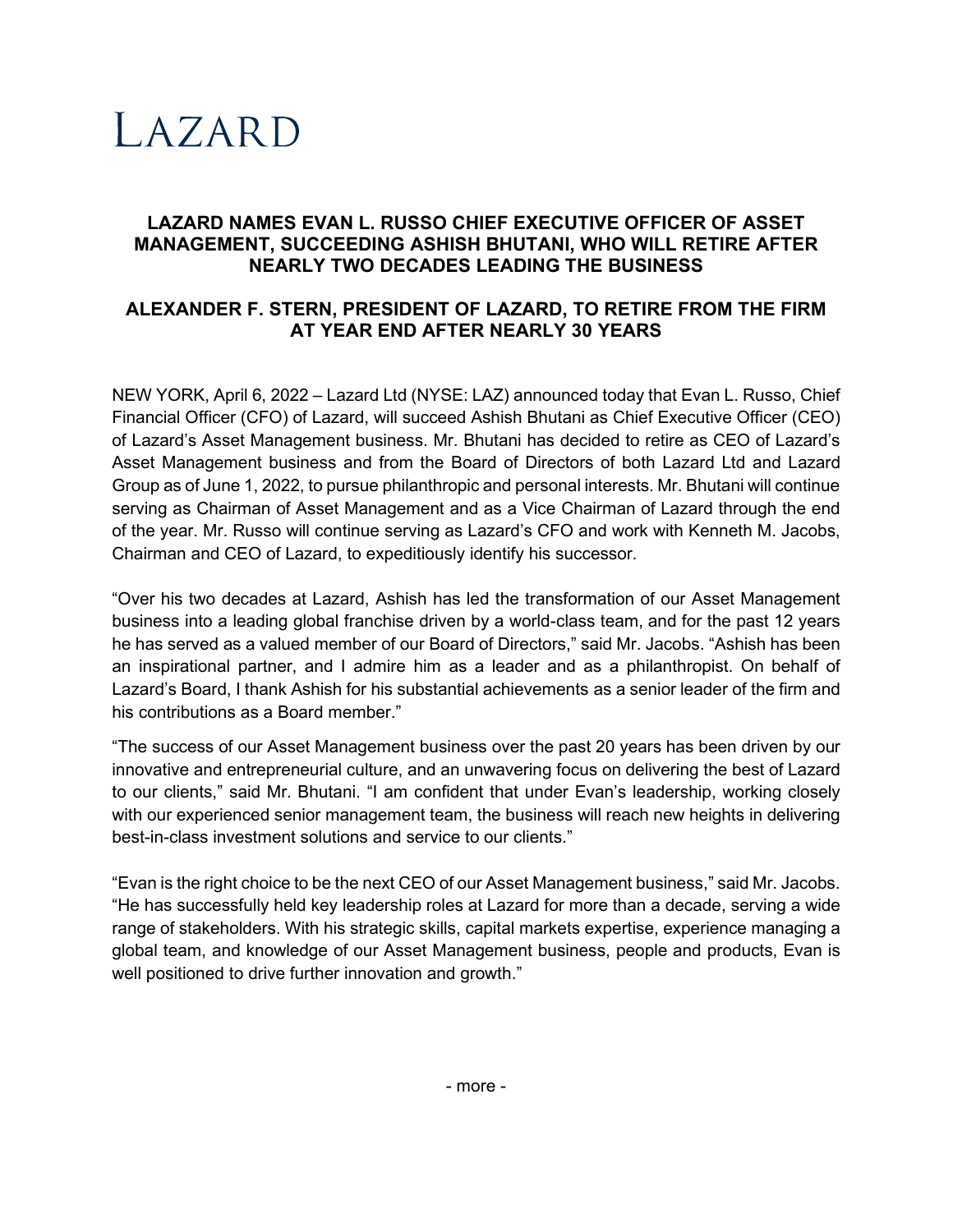Mr. Russo joined Lazard in 2007. He has served as CFO and as a key member of Lazard's executive leadership team since October 2017. In his role as an executive officer, he helped to lead strategic priorities for the firm, developing a deep understanding of the Asset Management business. As CFO, Mr. Russo significantly increased engagement with Lazard's stakeholders. He also developed a deep bench of talent and enhanced the capabilities of the finance team worldwide. He successfully led projects to modernize and improve the firm's global financial capabilities and optimized the firm's capital structure. Prior to becoming CFO, Mr. Russo served as Co-Head of Lazard's Capital Markets and Capital Structure Advisory practice in the firm's Financial Advisory business.

Mr. Bhutani joined Lazard in 2003, was shortly thereafter appointed head of Lazard Asset Management and became a member of the Board of Directors in 2010. Under his leadership, Lazard's Asset Management business has become a leading global asset manager with over \$250 billion in assets under management. Mr. Bhutani, along with the senior management team, has built a business based on a culture of innovation and entrepreneurship, with a passionate commitment to serving clients with excellence. It is this culture that underpins Lazard's success and will continue to be a driving force in its future growth.

Mr. Bhutani is Chairman of the Lazard Foundation in the U.S. in addition to being active in a number of philanthropic organizations, including serving as a Board member of City Harvest. He now plans to focus more on his personal philanthropic efforts.

Lazard's Asset Management business provides a world-class suite of investment solutions across a diverse range of asset classes, regions and investment styles, with operations in 24 cities, supporting clients in more than 50 countries across the globe.

### **Alexander F. Stern, President of Lazard, to retire from the firm at year end**

Lazard also announced today that Alexander F. Stern, President of Lazard since 2019 and an investment banker in its Financial Advisory business for nearly 30 years, has decided to retire from the firm at the end of this year. He will continue serving in his current role as President through year-end 2022 and will also continue as Executive Chairman of Lazard Growth Acquisition Corp. I, a Special Purpose Acquisition Company.

"Alex has been an invaluable partner to me for many years and an important advisor to Lazard's Board," said Mr. Jacobs. "He has been a key member of our executive leadership team as President. In his prior role as Global Head of Strategy, he was responsible for our key strategic initiatives, and as Chief Operating Officer he ensured our successful transition to being a public company. As CEO of Financial Advisory until 2019, Alex steered the development of our Financial Advisory business globally, enhanced collaboration and productivity across our workforce and strengthened our relationships with our investment banking clients. On behalf of our Board, I thank him for his years of service and unwavering commitment to the firm, our clients and our culture."